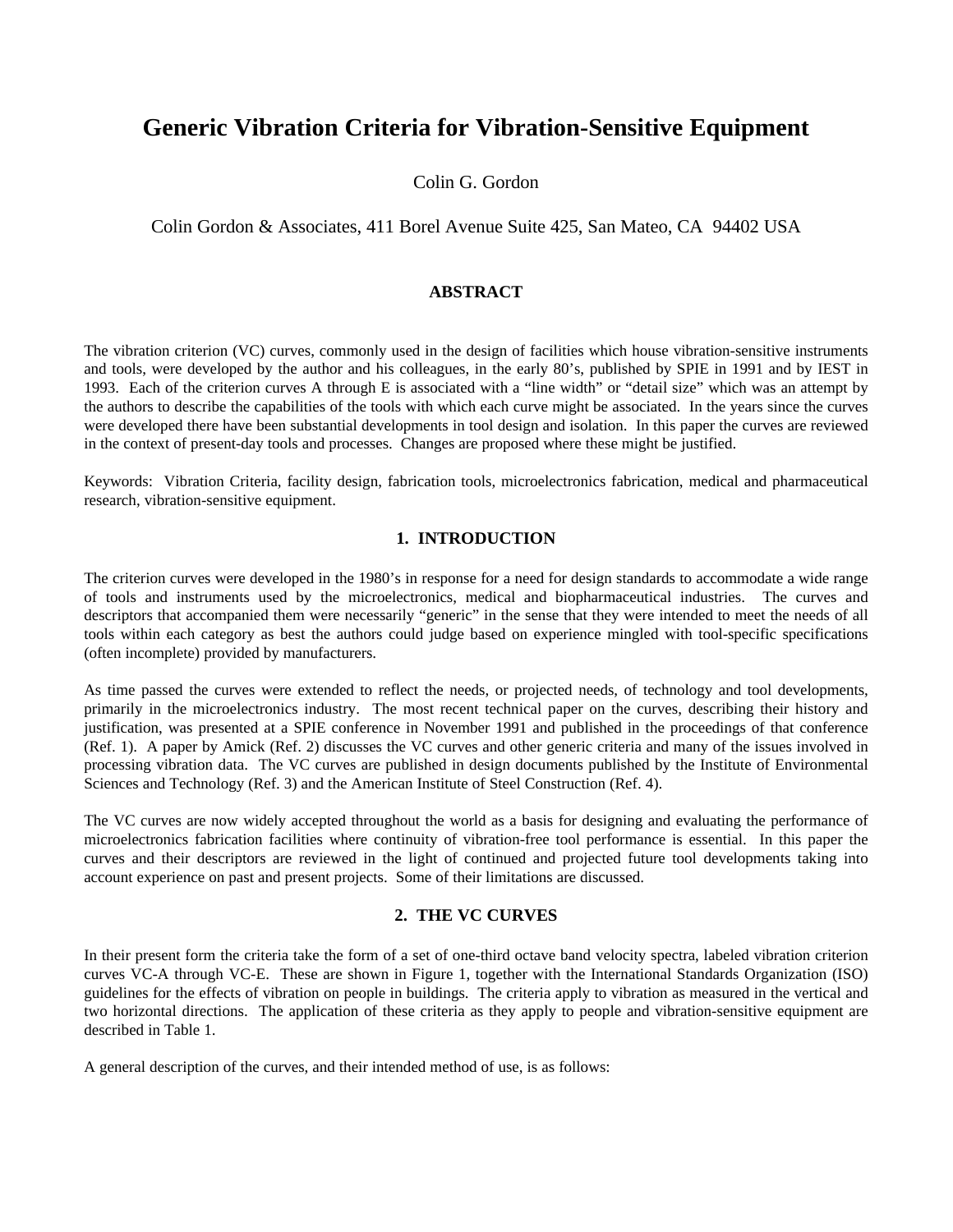- 1) The vibration is expressed in terms of its root-mean-square (rms) velocity (as opposed to displacement or acceleration). It has been found in various studies that while different items of equipment (and people) may exhibit maximum sensitivity at different frequencies (corresponding to internal resonances), often these points of maximum sensitivity lie on a curve of constant velocity.
- 2) The use of a proportional bandwidth (the bandwidth of the one-third octave is twenty-three percent of the band center frequency) as opposed to a fixed bandwidth is justified on the basis of a conservative view of the internal damping of typical equipment components. Experience shows that in most environments the vibration is dominated by broadband (random) energy rather than tonal (periodic) energy. In such an environment measurement bandwidth is critically important.
- 3) The fact that the criterion curves allow for greater vibration velocity for frequencies below 8 Hz reflects experience that this frequency range, in most instances, lies below the lowest resonance frequency of the tool structure. Relative motions between the components are, therefore, harder to excite and the sensitivity to vibration is reduced.
- 4) For a site to comply with a particular equipment category the measured one-third octave band velocity spectrum must lie below the appropriate criterion curve of Figure 1.

These equipment criterion curves have been developed on the basis of data on individual items of equipment and from data obtained from measurements made in facilities before and after vibration-related problems were solved. The curves are generic in the sense that they are intended to apply to broadly defined classes of equipment and processes. **They are intended to apply to the most sensitive equipment within each category that is defined**.

The criteria assume that bench-mounted equipment will be supported on benches that are rigidly constructed and damped so that amplification due to resonances is limited. They take into account the fact that certain types of equipment (such as SEM's) are often supplied by the manufacturer with built-in vibration isolation.

The criteria are for guidance only. The "detail sizes" given in Table 1 appear to represent experience at the time of writing. They reflect the fact that the quality of design and of built-in isolation in most equipment tends to improve as dimensional requirements become more stringent. In some instances the criteria may be overly conservative because of the high quality of built-in isolation. Thus, for instance, many steppers used in photolithography are, currently, relatively insensitive to vibration.

When measuring for compliance with these criteria one must take into account the "nature" of environment that is being measured:

- 1) When the environment is relatively constant in time and spatially uniform—generated for instance by continuously running mechanical systems (fan, pumps, etc.) or by heavily traveled highways—it is generally adequate to measure the "energy average" vibration levels. Levels can be measured at multiple locations, if the area being evaluated is large, and the collective data can be summarized statistically. It is considered reasonable to classify the VC performance based on the "average plus one standard deviation" level at each frequency.
- 2) When the environment is not constant in time—impacted for instance by walkers (footfall excitation), or nearby trucks—it may be necessary to measure the "maximum rms" (sometimes called "peak hold") vibration levels.

A comprehensive discussion of data processing methods is given in Ref (2).

## **3. OTHER GENERIC CRITERIA**

A number of different criteria for vibration-sensitive tools have been developed over the years. Few of them are truly generic in the sense that they can be used to embrace the requirements of a wide range of tool types. Two candidates, one existing and one under development are described below.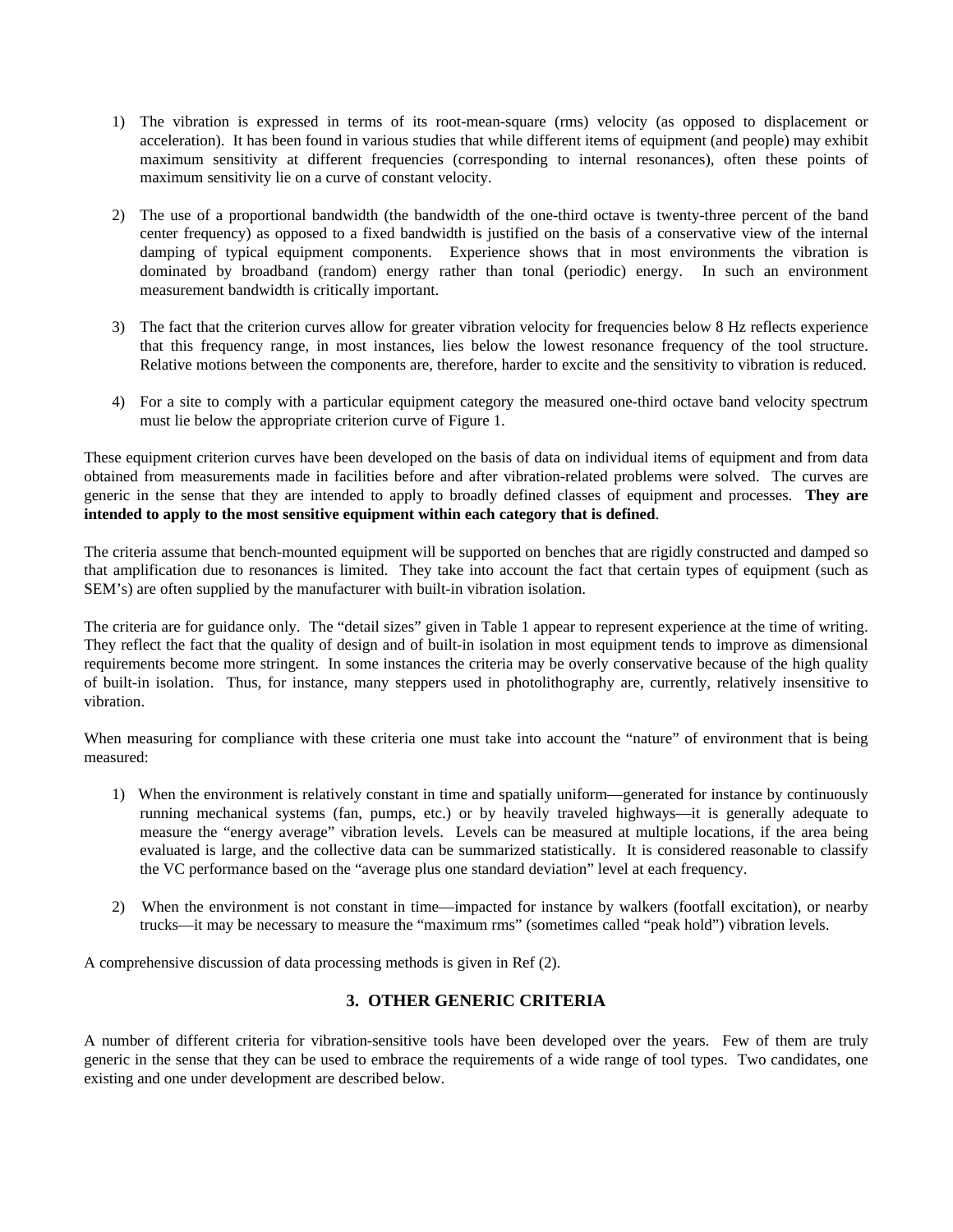#### **3.1 Medearis Time Domain Method**

Medearis (Ref. 5) recommends generic criteria for vibration-sensitive equipment based on "time domain" as opposed to "frequency domain" peak-to-peak displacement measurements. The frequency range of measurements is not defined. He suggests limits of 2.5 microns (100 microinches) and 7.5 microns (300 microinches) for microelectronics facilities and science laboratories, respectively. His criteria are not reconcilable with the fact that most tool makers, recognizing that their equipment is not equally sensitive at all frequencies, provide siting specifications in the form of frequency domain spectra.

#### **3.2 Ahlin Response Spectrum Method**

Ahlin (Ref. 6) is currently developing a new measurement and evaluation methodology based on the concept the response spectrum, used extensively by structural dynamicists in seismic design engineering. The methodology has promise but is, currently, neither supported by instrumentation nor experience.

## **4. CRITICAL REVIEW OF THE VC METHODOLOGY**

The VC criteria curves have been used extensively by the microelectronics industry and research communities for the past fifteen years. In some cases, tool makers have adopted the criteria as a basis for "siting" specifications for their equipment. The author and his colleagues have used the criteria as the basis of design for several hundred chip fabrication facilities. This experience shows, clearly, that the criteria work—that tool operational problems, due to vibration, can be avoided if vibration conditions on the floor of the facility comply with the criterion curve appropriate to the process.

In spite of their widespread use, some aspects of the VC curves have been questioned. Some of the issues raised are discussed in the following paragraphs.

#### **4.1 Spectral-Domain versus Time-Domain**

Vibration-related problems with tools generally arise at the resonance frequencies of structural components within the tool. It is at such frequencies that components vibrate most strongly, with the likelihood of image distortion due to differential motions between components. The frequency sensitivity of tools is recognized by most tool vendors who, almost without exception, specify siting requirements in the frequency domain. Examples of current tool specifications are given in Figures 2, 3 and 4\* . Time-domain amplitude limits, which consider the sum-total of all frequencies without discrimination, make little sense unless specific frequency ranges are quoted for the measurement system.

#### **4.2 Velocity versus Displacement (or Acceleration)**

 $\overline{a}$ 

The three common metrics of displacement, velocity and acceleration are absolutely related to each other by frequency. Basically, therefore, each metric is equally valid and one can convert from one metric to the other by post-processing of the measured data. Velocity appears as a convenient metric for at least three reasons:

- 1) Photolithography processes are dependent upon maintaining a stable image during the exposure time. The limit, therefore, is a limit on image velocity. One can argue also that visual interpretation of images seen through a microscope are dependent upon the velocity of image movement, rather than displacement.
- 2) Many vendor specifications are given in terms of velocity, others are given in displacement or acceleration. Velocity is a "happy compromise".
- 3) Velocity lies midway, in terms of conversion, between displacement and acceleration and represents, therefore, a convenient choice.

<sup>\*</sup> Interpretation of vendor specifications is not always easy since, often, bandwidth information is not given and frequency limits are not clearly stated. Sometimes the specifications are not based on the results of physical testing.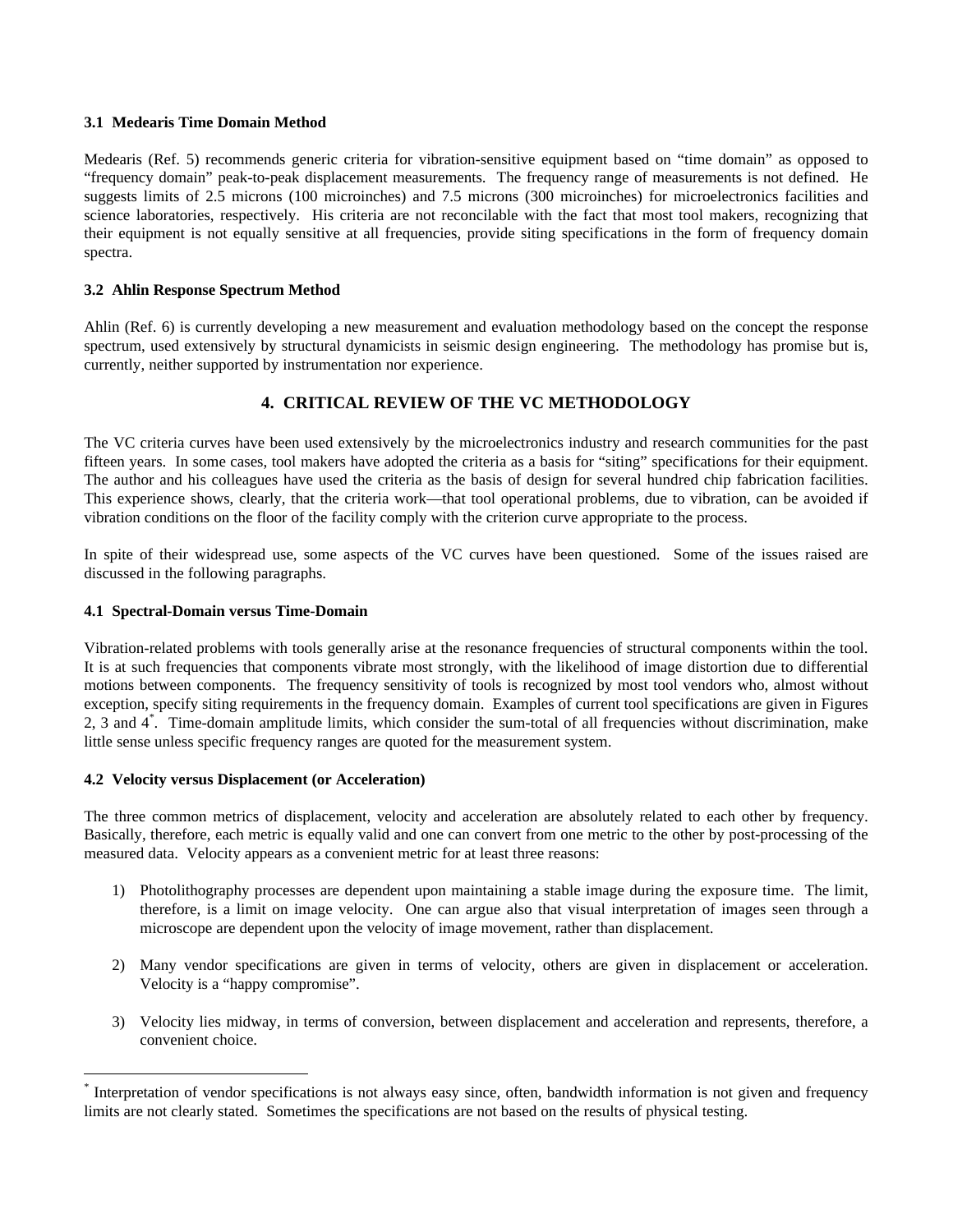#### **4.3 One-Third Octave Band versus Narrowband Spectra**

Vibration environments on floors and "greenfield" sites are, generally, dominated by random broadband energy. Pure tone components may arise only due to poorly isolated mechanical equipment (fans, pumps, etc.). The bandwidth of the filters (or effective filters) used in frequency-domain measurements are critically important when broadband energy is involved; the broader (wider) the filter the higher will be the measured levels.

The VC curves are based on one-third octave band measurements, where the filter width bears a constant proportion (0.23) to the band center frequency. Use of the one-third octave methodology is defendable for a number of reasons:

- 1) It adequately describes the response of a resonator to broadband excitation assuming a reasonable value of damping.
- 2) It is used by a number of tool vendors in their siting specifications.
- 3) It substantially simplifies the complexity of a typical vibration spectrum, especially one containing significant tonal components.

Narrowband spectra, on the other hand, are invaluable when diagnosing the causes and sources of floor vibration.

## **4.4 Shape and Frequency Range**

The VC curves extend from 4 Hz to 100 Hz (80 Hz in many data reports). At the time the curves were developed the 4 Hz lower limit made sense since equipment, at that time, exhibited negligible sensitivity to low frequency inputs. Those few vendors who quoted vibration specifications for their tools rarely defined requirements below about 5 Hz.

With the increasing use of pneumatic isolation systems (air springs) as an integral part of the tool, concern has increased about vibration conditions at the resonance frequencies (1 to 3 Hz) typical of these isolators. At resonance, the isolator amplifies the floor vibration and the possibility exists that tool operation could be affected. Figures 2, 3 and 4 show several specifications that extend below 4 Hz.

There is less concern about the upper frequency limit of the VC curves. Some manufacturers do extend their requirements above 100 Hz but there is significant evidence that vibration at these frequencies is rarely a problem.

In their present form the VC curves impose less stringent vibration limits for frequencies below 8 Hz. In the 4 to 8 Hz range the limit, in effect, is that of constant acceleration instead of constant velocity.

Arguments have been put forward in recent years that, in the case of pneumatically isolated equipment, not only should the range of the curves be extended downwards, to 1 Hz say, but that the constant velocity limit should be retained throughout the range. A suggested revision to the shape of the generalized VC curve has been published by Ungar, Sturz and Amick (Ref. 7). It is shown in Figure 5. No change is suggested in the case of tools that do not use pneumatic isolation.

## **5. GENERIC CURVE SELECTION**

Table 1 attempts to describe the application of the VC curves in terms of "detail size" (line width in the case of microelectronics fabrication) and the general type of equipment for which each curve is appropriate.

The detail sizes are clearly approximate and dependent upon the degree of sophistication used in the structural and isolation design of the individual tool. **One must constantly bear in mind the fact that the curve descriptors are intended to apply to the most sensitive tools within each category**. Since tools are constantly changing and new tools introduced, the "most sensitive" limit is a constantly moving target.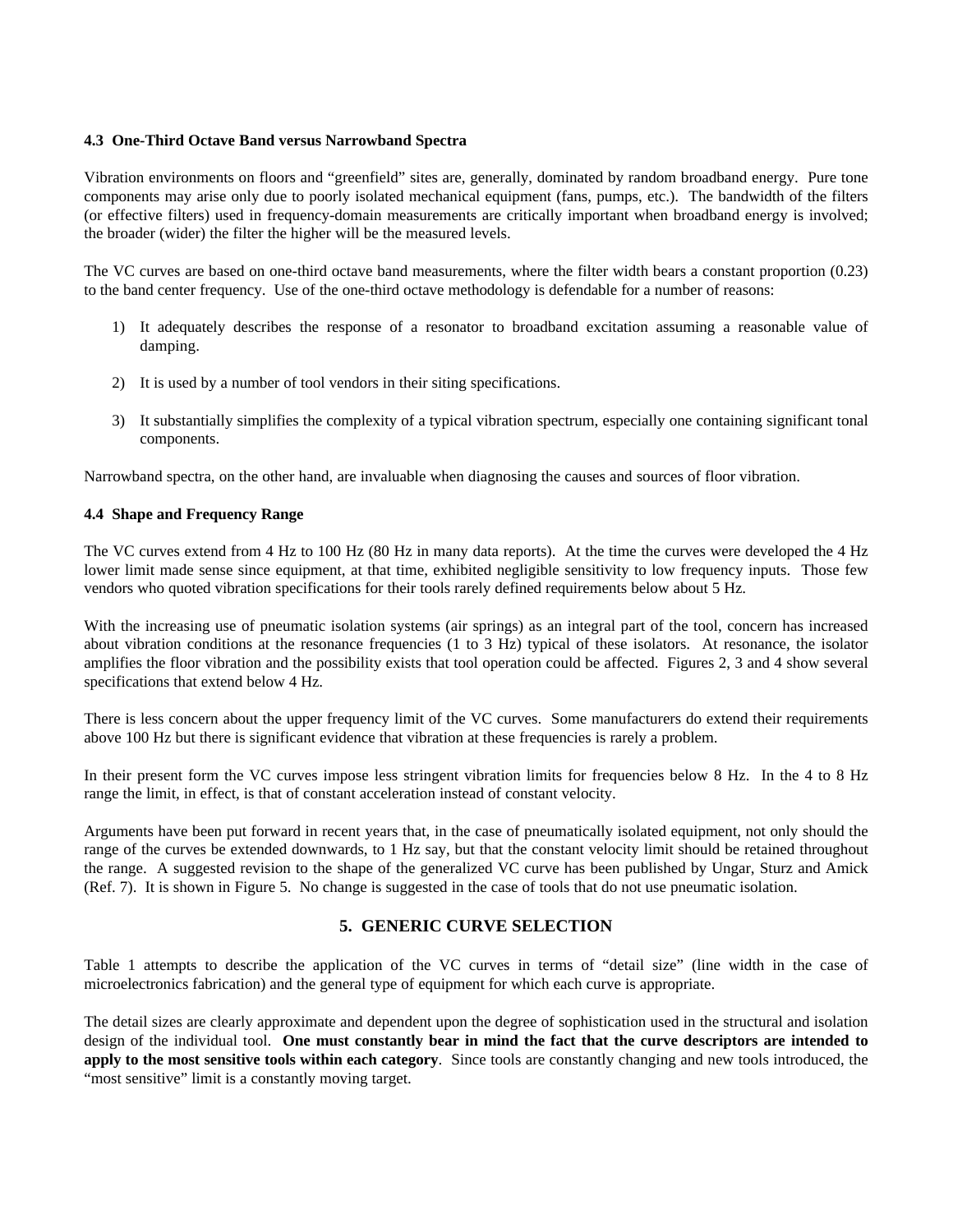A few words need to be said about the detail sizes assigned to the most stringent curves, VC-D and VC-E. It is a fact that the tool maker must develop his tool in his own facility, which typically will have a slab-on-grade floor located, often, in a light-industrial zone with heavily-traveled roads and highways. Silicon Valley in Northern California is such an area. It is likely that the tool maker's floor will carry ambient vibration amplitudes in the range VC-E to VC-D. One can argue, therefore, that present and future tools can never be more sensitive than allowed by the VC-E to VC-D range. If the basic tool itself is more sensitive than these curves the tool vendor will, necessarily, need to incorporate additional isolation as an integral part of the tool.

The "Description of Use" texts are very generally written. Slightly different versions of these texts have been introduced by Murray, Allen and Ungar (Ref. 4) and Ungar, Sturz and Amick (Ref. 7). Clearly, these descriptors should not be used blindly. Advice should be sought from the tool maker(s) as regards their requirements, and allowance should be made for future technology and future tools over the planned life of the building.

A number of issues must be considered when selecting the appropriate criterion curve for a new or retrofitted building. Some of these are discussed below:

#### **5.1 Base versus Operating Condition**

"Base" vibration conditions apply to the vibration environment prior to installation and/or start-up of tools and equipment used in "normal" production. Tools can often create vibration associated, for example, with the vacuum pumps used by electron microscopes. The base building condition is the most critical condition since it represents a "lower limit" of performance in the same way that a building HVAC noise imposes a lower limit on office noise. As tools are introduced, vibration amplitudes will generally increase to an extent dependent upon the care taken in vibration isolation of the tools and their accessories (pumps, etc.). Examples of "before" and "after" environments are shown in Figures 7 and 8.

#### **5.2 Facility Maturation**

Almost inevitably, vibration environments will deteriorate as time passes due to aging of vibration generating equipment, misalignment of isolation hardware, growth of vibration-generating activities around the plant, etc. The worst effects of maturation can be measured and, perhaps, controlled by installing a computer-based monitoring system but some degree of deterioration is almost inevitable. Some parts of the changes shown in Figures 7 and 8 are certainly due to aging.

#### **5.3 Multiple Criteria and Layout Flexibility**

The microelectronics industry, especially, is subject to rapid change both in terms of tools and process layout. In the past there has been a tendency by this industry to design all parts of the fabrication cleanroom to a uniformly strict vibration criterion. This allows maximum flexibility of present and future layout; the most sensitive tools can be placed anywhere within the cleanroom envelope. In an attempt to reduce facility costs there has been a recent move towards minimizing the area of floor designed to the most stringent criterion and using a more relaxed criterion for non-sensitive fabrication. Of course, as a result, the layout flexibility of the facility is reduced.

#### **5.4 Facility Costs**

The choice of vibration criterion affects the cost of the facility. Facility costs have become a major parameter in new facility planning in the past several years. Thus, whereas several years ago facility cost was less important than issues of flexibility, future technology trends and conservatism, now the situation is markedly changed, at least in some areas.

#### **5.5 Future Trends**

It has been argued earlier that future tools and instruments, no matter their capabilities in terms of resolution and processing technology, will never require vibration environments significantly better (lower) than the VC-E to VC-D range. It is very likely that the 0.1 micron limit specified for VC-E will be extended downwards as time passes. Performance in the VC-E to VC-D range is exceptionally difficult to achieve on column-supported floors of conventional design.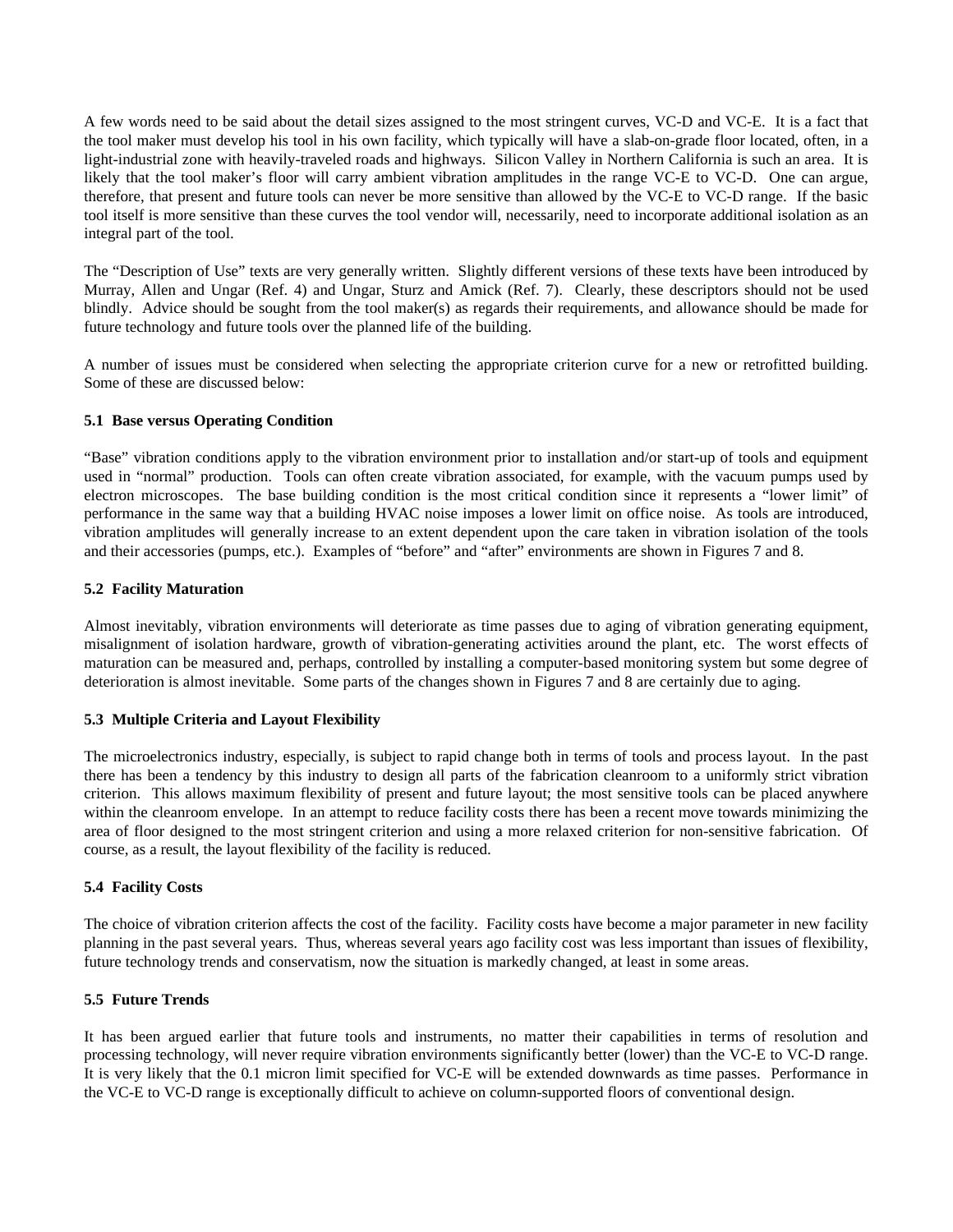#### **6. CONSERVATISM**

Figures 2, 3 and 4 demonstrate the enormous range of sensitivities quoted by tool manufacturers for tools that serve, nominally, the same purpose. It is the most sensitive of these and other tools, in all categories, that forms the basis of the VC curves. The nature of tool-and-technology development is such that most facilities must be able to accept the most sensitive tools now and in the future. Even if one has doubts about the physical validity of a particular tool specification perhaps the tool manufacturer has never physically tested the tool under controlled vibratory inputs—often the tool warrantee will be conditional upon demonstrating compliance with the specification.

There is little doubt, therefore, that designing a facility to one or other of the VC curves, especially the most stringent curves VC-D and VC-E, will result in performance that significantly exceeds the needs of the particular tool set that may be used at any moment of time. Similarly it is very likely that a facility that was designed to manufacture product with a detail size (line width) of 0.3 micron, say, will continue to successfully manufacture product as line widths decrease to 0.18 micron and even lower.

At the present time, therefore, the VC curves are quite conservative and are, therefore, able to handle reasonable "exceedances" imposed by tool installation vibration and the effects of aging.

#### **7. CONCLUSIONS**

The VC curves still appear to provide a valid and useful generic basis for evaluating sites and designing structures that will support vibration-sensitive equipment and processes. Suggestions have been made, by others, that the low-frequency form of the curves might be modified to handle the particular needs of pneumatically isolated equipment. This suggestion is currently being studied.

#### **REFERENCES**

- 1) Generic Criteria for Vibration-Sensitive Equipment, Colin G. Gordon, SPIE Proceedings Volume 1619, 1991.
- 2) On Generic Vibration Criteria for Advanced Technology Facilities, Hal Amick, Journal of the Institute of Environmental Sciences and Technology, 1997.
- 3) Considerations in Cleanroom Design, Institute of Environmental Sciences and Technology, RR-CC012.1, 1993.
- 4) Floor Vibrations Due to Human Activity, T.M. Murray, D.E. Allen and E.E. Ungar, American Institute of Steel Construction, Steel Design Guide Series No. 11, 1997.
- 5) Rational Vibration and Structural Dynamics Evaluations for Advanced Technology Facilities, Kenneth Medearis, Journal of the Institute of Environmental Sciences and Technology, October 1995.
- 6) Response Equivalent Peak Velocity—A New Method for Description of Vibration Environment for Sensitive Equipment in Buildings, Kjell Ahlin, presented at SPIE's International Symposium on Optical Science, Engineering and Instrumentation, July 1999.
- 7) Vibration Control Design of High Technology Facilities, E.E. Ungar, D.H. Sturz, H. Amick, Sound and Vibration, July 1990.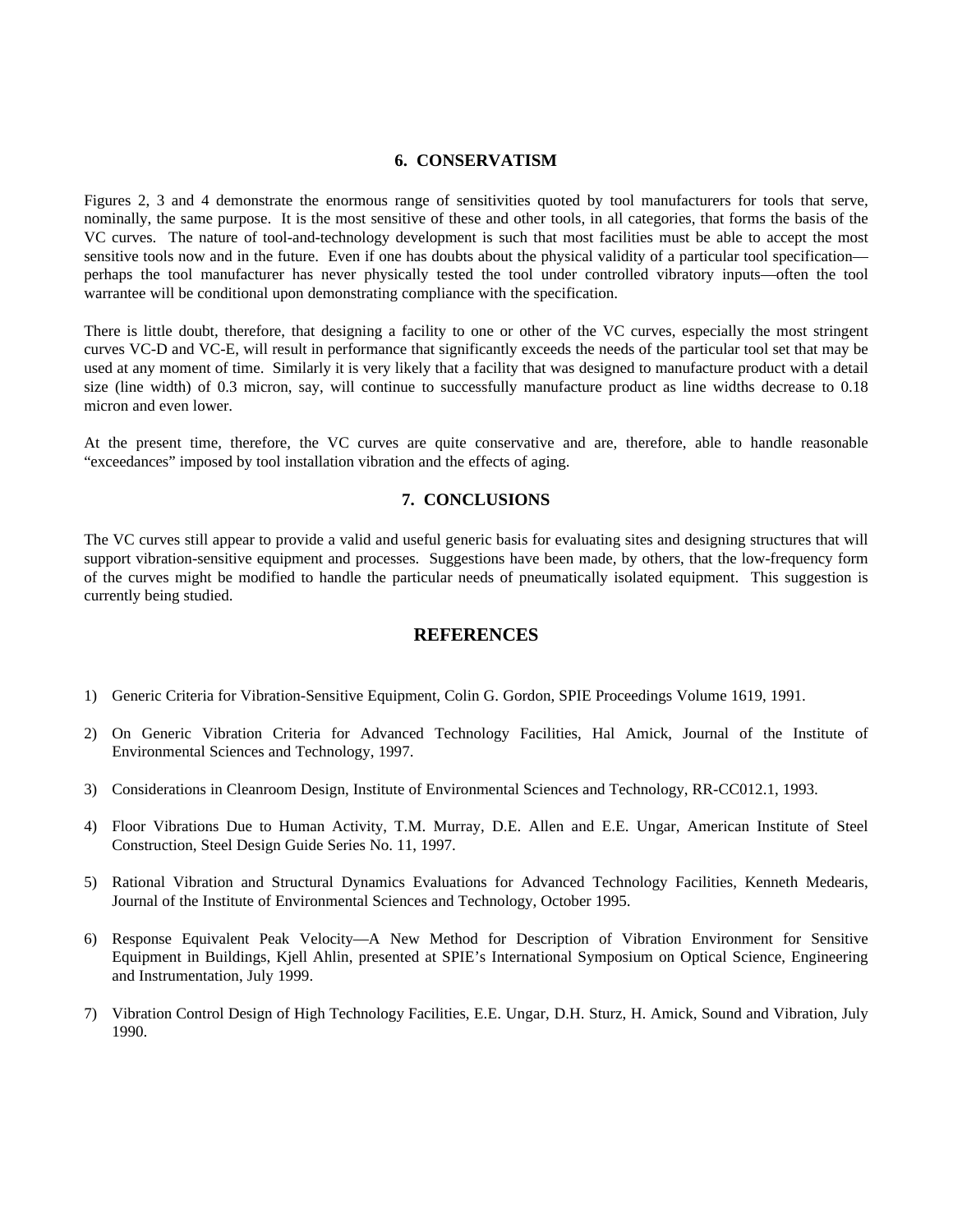## **Table 1: Application and interpretation of the generic vibration criterion (VC) curves (as shown in Figure 1)**

| <b>Criterion Curve</b>          | Max Level (1) | Detail Size (2) | <b>Description of Use</b>                                                                                                                                                                                                                           |
|---------------------------------|---------------|-----------------|-----------------------------------------------------------------------------------------------------------------------------------------------------------------------------------------------------------------------------------------------------|
| (see Figure 1)                  | micrometers/  | microns         |                                                                                                                                                                                                                                                     |
|                                 | sec,rms       |                 |                                                                                                                                                                                                                                                     |
| Workshop<br>(ISO)               | 800           | N/A             | Distinctly feelable vibration. Appropriate to workshops and<br>nonsensitive areas.                                                                                                                                                                  |
| Office<br>(ISO)                 | 400           | N/A             | Feelable vibration. Appropriate to offices and nonsensitive<br>areas.                                                                                                                                                                               |
| <b>Residential Day</b><br>(ISO) | 200           | 75              | Barely feelable vibration. Appropriate to sleep areas in most<br>instances. Probably adequate for computer equipment,<br>probe test equipment and low-power (to 20X) microscopes.                                                                   |
| Op. Theatre<br>(ISO)            | 100           | 25              | Vibration not feelable. Suitable for sensitive sleep areas.<br>Suitable in most instances for microscopes to 100X and for<br>other equipment of low sensitivity.                                                                                    |
| VC-A                            | 50            | 8               | Adequate in most instances for optical microscopes to 400X,<br>microbalances, optical balances, proximity and projection<br>aligners, etc.                                                                                                          |
| $VC-B$                          | 25            | $\overline{3}$  | An appropriate standard for optical microscopes to 1000X,<br>inspection and lithography equipment (including steppers)<br>to 3 micron line widths.                                                                                                  |
| VC-C                            | 12.5          | 1               | A good standard for most lithography and inspection<br>equipment to 1 micron detail size.                                                                                                                                                           |
| VC-D                            | 6             | 0.3             | Suitable in most instances for the most demanding<br>equipment including electron microscopes (TEMs and<br>SEMs) and E-Beam systems, operating to the limits of their<br>capability.                                                                |
| VC-E                            | 3             | 0.1             | A difficult criterion to achieve in most instances. Assumed<br>to be adequate for the most demanding of sensitive systems<br>including long path, laser-based, small target systems and<br>other systems requiring extraordinary dynamic stability. |

## **Notes:**

(1) As measured in one-third octave bands of frequency over the frequency range 8 to 100 Hz.

(2) The detail size refers to the line widths for microelectronics fabrication, the particle (cell) size for medical and pharmaceutical research, etc. The values given take into account the observation that the vibration requirements of many items depend upon the detail size of the process.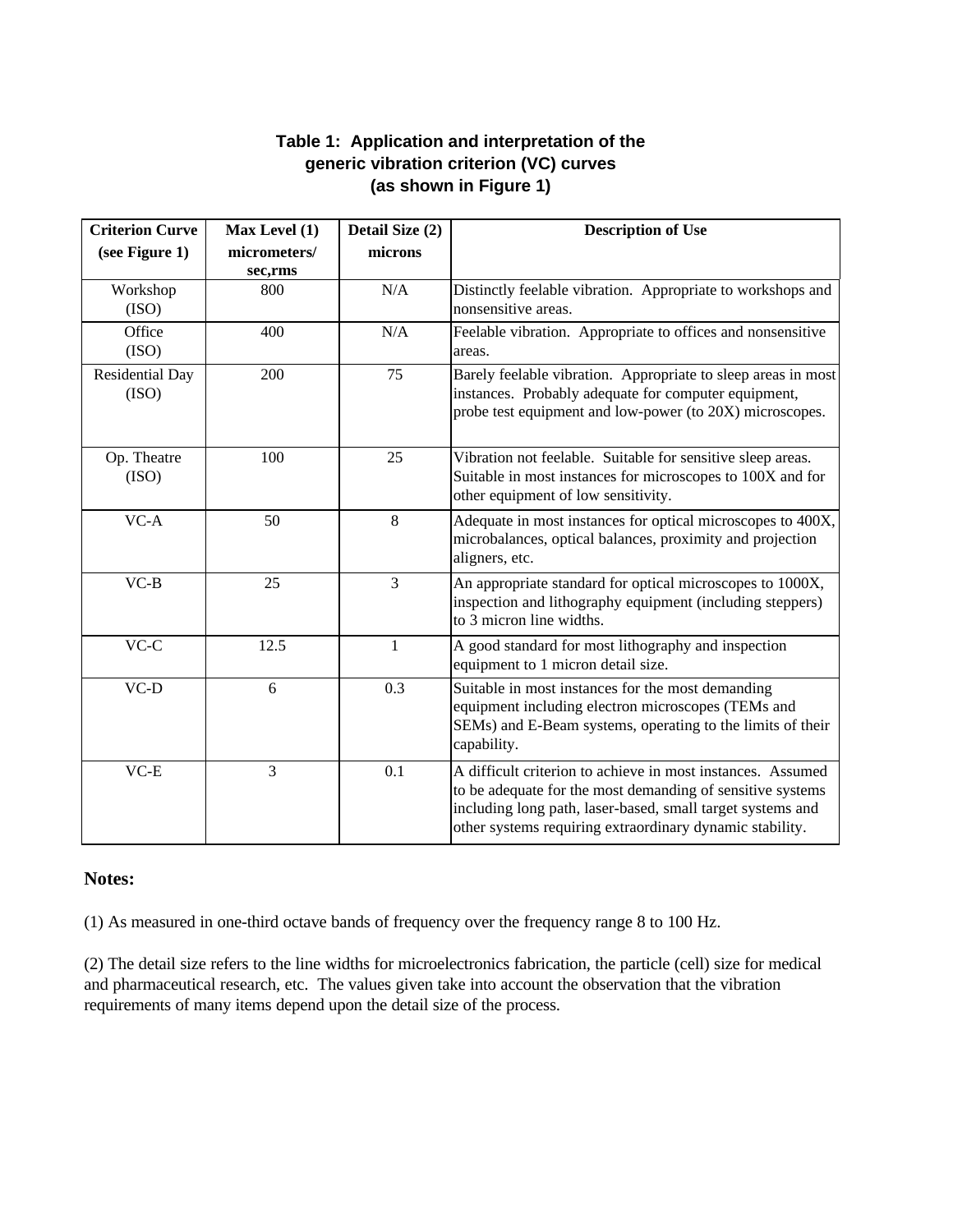

## **Figure 1: Generic Vibration Criterion (VC) Curves for Vibration-Sensitive Equipment - Showing also the ISO Guidelines for People in Buildings (see Table 1 for description of equipment and uses)**

**One-Third Octave Band Center Frequency, Hz**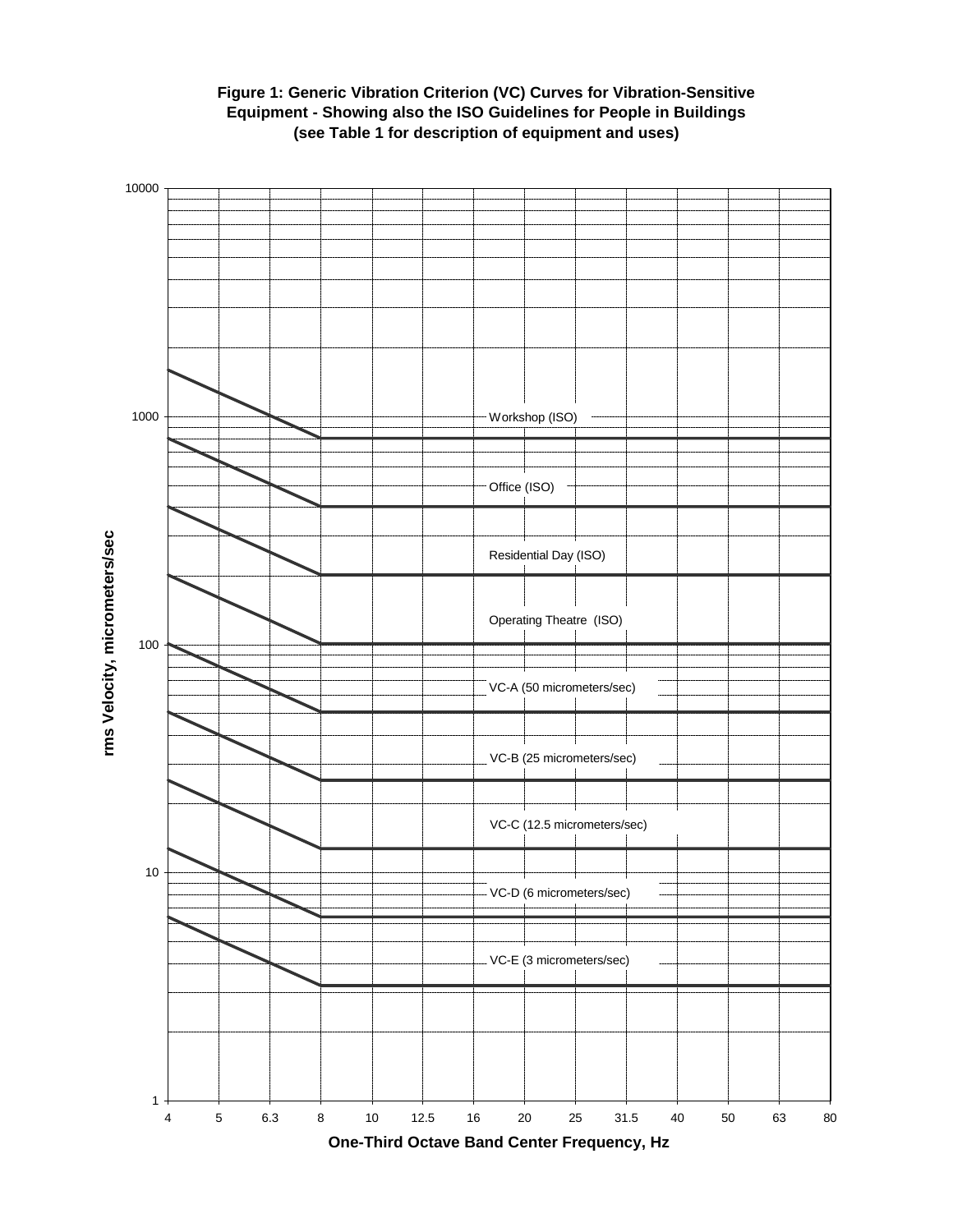

**Figure 2: Vibration Specifications for Three Electron Microscopes (EM) versus Generic Vibration Criterion (VC) Curves**

**Figure 3: Vibration Specifications for Three Photolithography Scanners versus Generic Vibration Criterion (VC) Curves**



**One-Third Octave Band Center Frequency, Hz**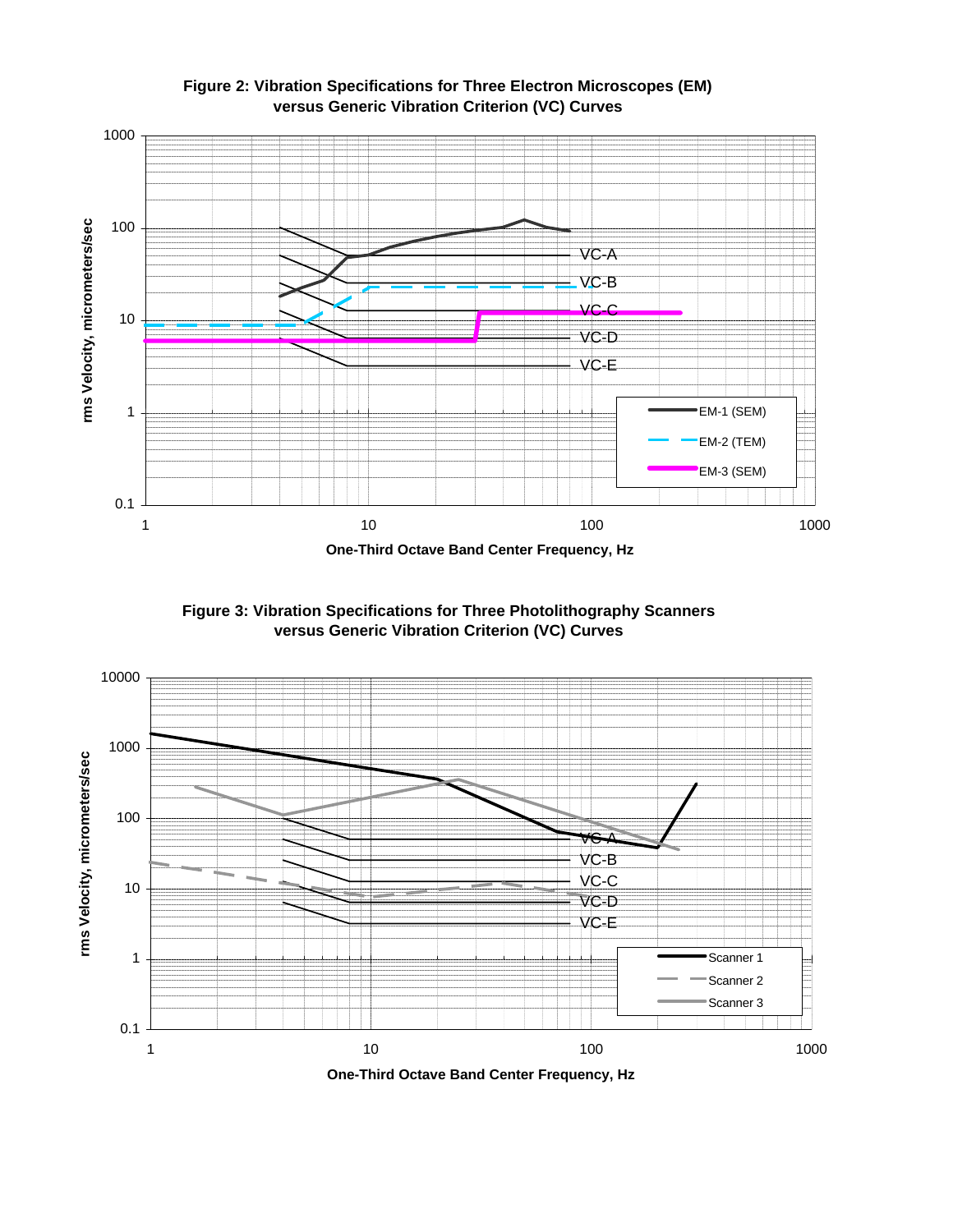

**Figure 4: Examples of Vendor Specifications for a Typical Tool Set Used in 0.25 to 0.7 micron Fabrication**

**Figure 5: General Criteria Curve Form Suggested by Ungar et. al. (3) to be Used with Values of Table 1. Solid curve pertains to equipment without pneumaticallyisolated systems, dashed curve to equipment with low-frequency pneumatic isolation.**

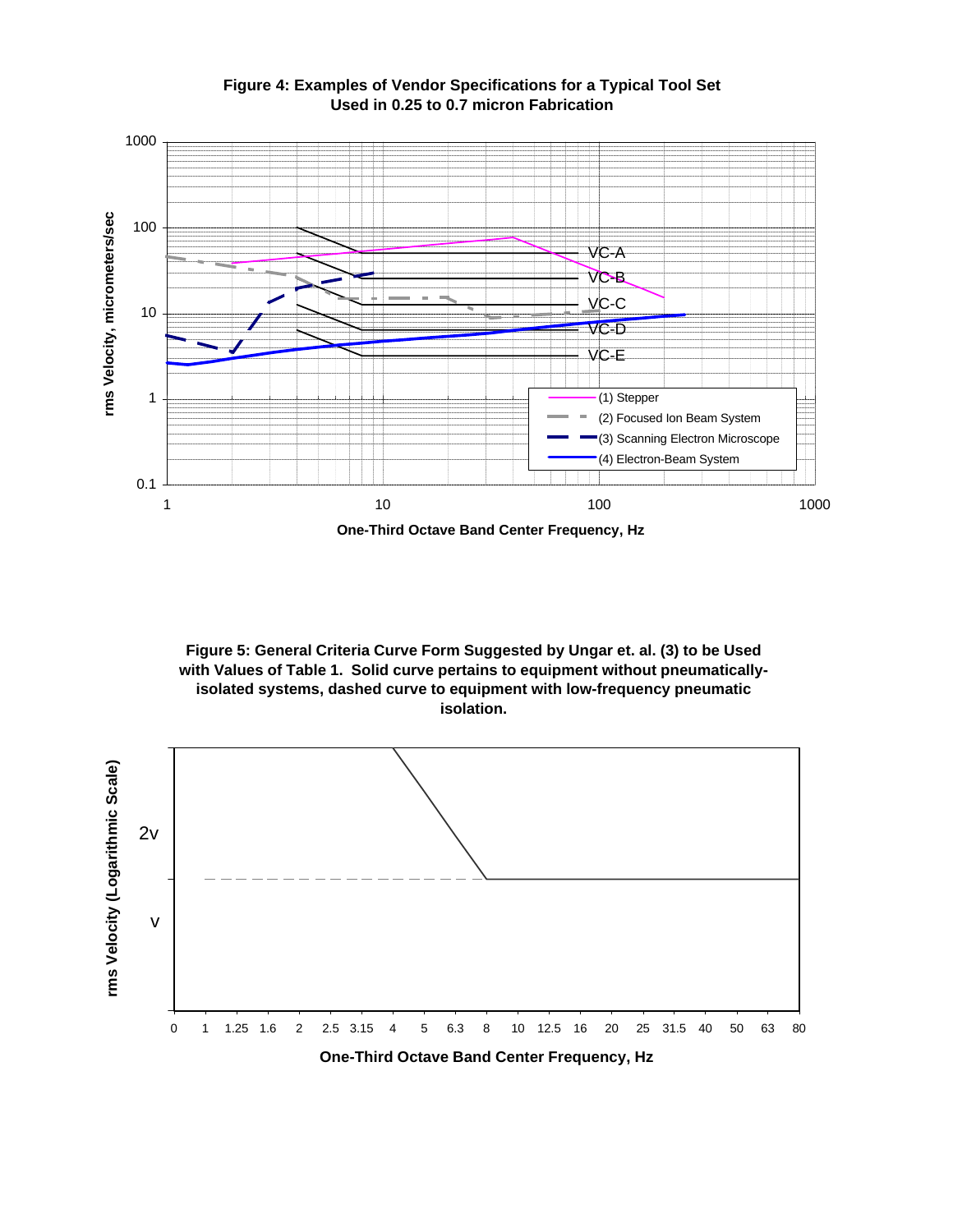## **Figure 6: Comparison of Pre- and Post-Startup Vertical Vibration**



**a) Narrowband Data (Bandwidth = 0.375 Hz)**